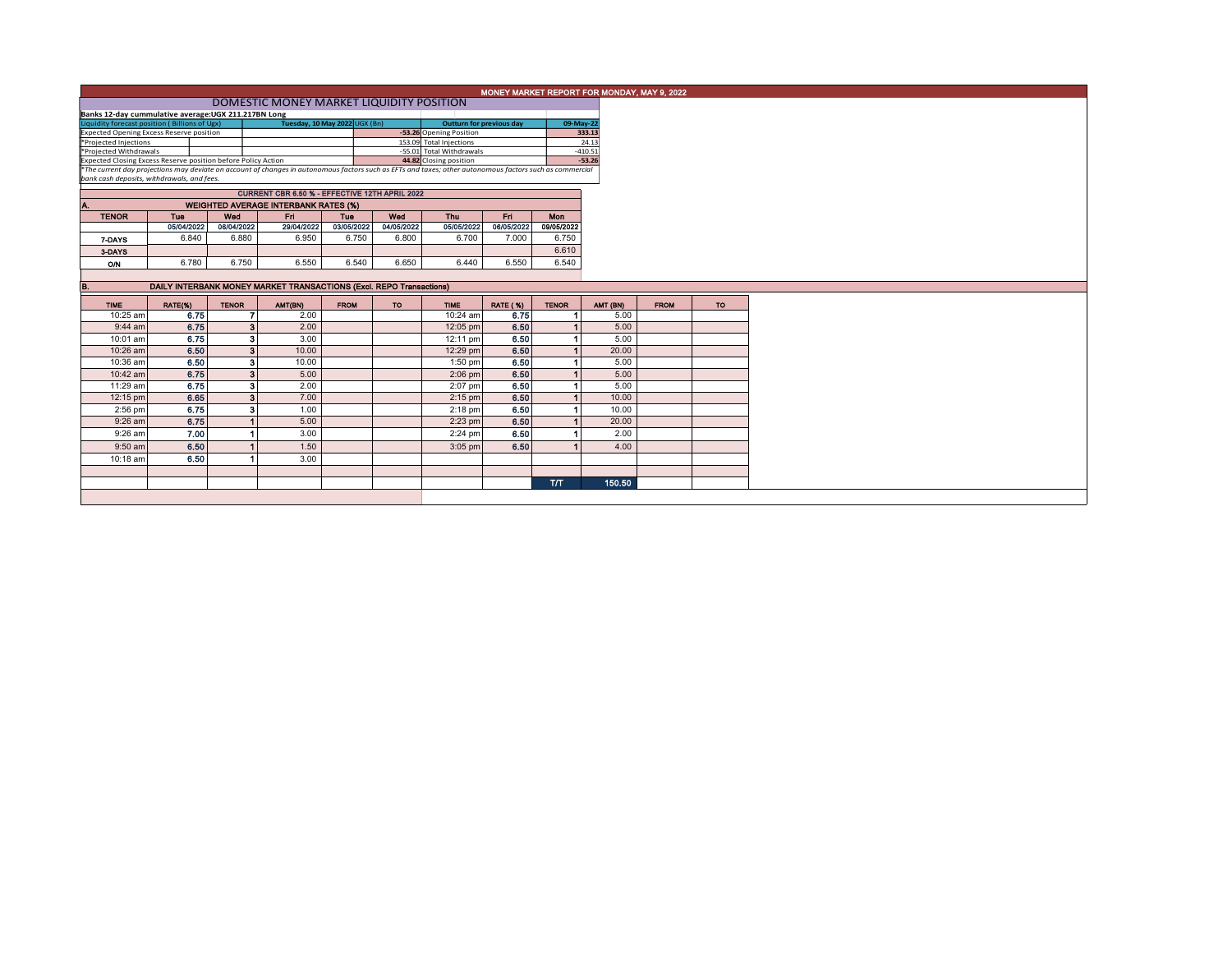| $\frac{C}{9.500}$      |                                                                                       |                          | CBR AND THE 7- DAY WAR INTERBANK RATES                                                                         |                          |                            |                                          |                          |                                        |                                                                    |                          |                          |                                          |            |            |            |
|------------------------|---------------------------------------------------------------------------------------|--------------------------|----------------------------------------------------------------------------------------------------------------|--------------------------|----------------------------|------------------------------------------|--------------------------|----------------------------------------|--------------------------------------------------------------------|--------------------------|--------------------------|------------------------------------------|------------|------------|------------|
| 9.000                  |                                                                                       |                          |                                                                                                                |                          |                            |                                          |                          |                                        |                                                                    |                          |                          |                                          |            |            |            |
| 8.500                  |                                                                                       |                          |                                                                                                                |                          |                            |                                          |                          |                                        |                                                                    |                          |                          |                                          |            |            |            |
| 8.000                  |                                                                                       |                          |                                                                                                                |                          |                            |                                          |                          |                                        |                                                                    |                          |                          |                                          |            |            |            |
| 7.500                  |                                                                                       |                          |                                                                                                                |                          |                            |                                          |                          |                                        |                                                                    |                          |                          |                                          |            |            |            |
| 7.000                  |                                                                                       |                          |                                                                                                                |                          |                            |                                          |                          |                                        |                                                                    |                          |                          |                                          |            |            |            |
| 6.500                  |                                                                                       |                          | now WAN NAN HER TITTET TO THE MONDOLER ARRESTS TO THE HISTORICAL CONTRACT TO THE TITTET TO THE TITTET TO THE T |                          |                            |                                          |                          |                                        |                                                                    |                          |                          |                                          |            |            |            |
| 6.000                  |                                                                                       |                          |                                                                                                                |                          |                            |                                          |                          |                                        |                                                                    |                          |                          |                                          |            |            |            |
| 5.500                  |                                                                                       |                          |                                                                                                                |                          |                            |                                          |                          |                                        |                                                                    |                          |                          |                                          |            |            |            |
| 5.000                  |                                                                                       |                          |                                                                                                                |                          |                            |                                          |                          |                                        |                                                                    |                          |                          |                                          |            |            |            |
| 4.500                  |                                                                                       |                          |                                                                                                                |                          |                            |                                          |                          |                                        |                                                                    |                          |                          |                                          |            |            |            |
| 4.000<br>14/04/2022    | 19/04/2022                                                                            |                          | 21/04/2022<br>20/04/2022                                                                                       |                          | 22/04/2022                 | 25/04/2022                               | 26/04/2022               | 27/04/2022                             | 28/04/2022                                                         | 29/04/2022               | 03/05/2022               | 04/05/2022                               | 05/05/2022 | 06/05/2022 | 09/05/2022 |
|                        |                                                                                       |                          |                                                                                                                |                          |                            |                                          |                          |                                        |                                                                    |                          |                          |                                          |            |            |            |
|                        |                                                                                       |                          |                                                                                                                |                          |                            |                                          |                          |                                        |                                                                    |                          |                          |                                          |            |            |            |
|                        |                                                                                       |                          |                                                                                                                |                          |                            |                                          |                          |                                        | • Overnight WAR = 7-day WAR - CBR rate - Upper bound - Lower bound |                          |                          |                                          |            |            |            |
|                        |                                                                                       |                          |                                                                                                                |                          |                            |                                          |                          |                                        |                                                                    |                          |                          |                                          |            |            |            |
| D.                     |                                                                                       |                          | MONETARY POLICY OPERATIONS MATURITIES PROFILE: (12-MAY- 2022 TO 08-DECEMBER- 2022)                             |                          |                            |                                          |                          |                                        |                                                                    |                          |                          |                                          |            |            |            |
| <b>DATE</b>            | <b>THUR</b><br>12-May-22                                                              | <b>THUR</b><br>26-May-22 | <b>THUR</b><br>02-Jun-22                                                                                       | <b>THUR</b><br>09-Jun-22 | <b>THUR</b><br>23-Jun-22   | <b>THUR</b><br>30-Jun-22                 | <b>THUR</b><br>07-Jul-22 | <b>THUR</b><br>28-Jul-22               | <b>THUR</b><br>04-Aug-22                                           | <b>THUR</b><br>18-Aug-22 | <b>THUR</b><br>10-Nov-22 | <b>THUR</b><br><b>TOTAL</b><br>08-Dec-22 |            |            |            |
| <b>REPO</b>            | 1,168.16                                                                              | $\sim$                   | $\sim$                                                                                                         | $\sim$                   | $\sim$                     | $\sim$                                   | $\sim$                   | $\sim$                                 | $\sim$                                                             | $\sim$                   | $\sim$                   | 1,168.16<br>$\sim$                       |            |            |            |
| <b>REV REPO</b>        | $\sim$                                                                                | $\sim$                   | $\sim$                                                                                                         | $\sim$                   | $\sim$                     | $\sim$                                   | $\sim$                   | $\sim$                                 | $\sim$                                                             | $\sim$                   | $\sim$                   | $\sim$<br>$\sim$                         |            |            |            |
| <b>BOU BILL/DEPO A</b> | 16.10                                                                                 | 70.60                    | 304.20                                                                                                         | 215.03                   | 69.70                      | 26.03                                    | 48.05                    | 41.06                                  | 33.00                                                              | 26.60                    | 15.00                    | 22.13<br>887.51                          |            |            |            |
| <b>TOTALS</b>          | 1.184.26                                                                              | 70.60                    | 304.20                                                                                                         | 215.03                   | 69.70                      | 26.03                                    | 48.05                    | 41.06                                  | 33.00                                                              | 26.60                    | 15.00                    | 2,055.67<br>22.13                        |            |            |            |
|                        |                                                                                       |                          | Total O/S Deposit Auction & BOU Bill balances held by BOU up to 08 December 2022: UGX 888 BN                   |                          |                            |                                          |                          |                                        |                                                                    |                          |                          |                                          |            |            |            |
|                        |                                                                                       |                          | Total O/S Repo, Reverse Repo, BOU Bill balances held by BOU: UGX 2,056 BN                                      |                          |                            |                                          |                          |                                        |                                                                    |                          |                          |                                          |            |            |            |
|                        | (EI) STOCK OF TREASURY SECURITIES                                                     |                          |                                                                                                                |                          | EII)                       | <b>MONETARY POLICY MARKET OPERATIONS</b> |                          |                                        |                                                                    |                          |                          |                                          |            |            |            |
|                        | LAST TBIILS ISSUE DATE: 27-APRIL-2022                                                 |                          |                                                                                                                |                          |                            |                                          |                          | (VERTICAL REPOS, REV-REPOS & BOU BILL) |                                                                    |                          |                          |                                          |            |            |            |
|                        | On-the-run O/S T-BILL STOCKs (Bns-UGX)                                                |                          | 5,755.42                                                                                                       | 10/05/2022               | OMO                        | <b>ISSUE DATE</b>                        | THUOWA                   | <b>WAR</b>                             | <b>RANGE</b>                                                       | <b>TENOR</b>             |                          |                                          |            |            |            |
|                        | On-the-run O/S T-BONDSTOCKs(Bns-UGX)                                                  |                          | 21,811.82                                                                                                      | 10/05/2022 REPO          |                            | 07-Apr                                   | 253.00                   | 6.500                                  |                                                                    | 7                        |                          |                                          |            |            |            |
|                        | TOTAL TBILL & TBOND STOCK- UGX                                                        |                          | 27,567.24                                                                                                      |                          | REPO                       | 11-Apr                                   | 383.00                   | 6.500                                  |                                                                    | p                        |                          |                                          |            |            |            |
| O/S-Outstanding        |                                                                                       |                          |                                                                                                                |                          | <b>REPO</b>                | 14-Apr                                   | 393.00                   | 6.500                                  |                                                                    | $\overline{7}$           |                          |                                          |            |            |            |
| <b>MATURITY</b>        | <b>TOTAL STOCK</b>                                                                    | YTM (%)                  | <b>CHANGE IN</b>                                                                                               |                          | <b>BOU BILL</b>            | 14-Apr                                   | 5.98                     | 7.104                                  |                                                                    | 28                       |                          |                                          |            |            |            |
|                        | (BN UGX)                                                                              | AT CUT OFF*              | YTM (+/-)                                                                                                      |                          | <b>BOU BILL</b>            | 14-Apr                                   | 212.71                   | 7.109                                  |                                                                    | 56                       |                          |                                          |            |            |            |
| 91                     | 101.02                                                                                | 6.601                    | 0.100                                                                                                          |                          | <b>BOU BILL</b>            | 14-Apr                                   | 47.25                    | 7.357                                  |                                                                    | 84                       |                          |                                          |            |            |            |
| 182                    | 369.86                                                                                | 8.489                    | 0.357                                                                                                          |                          | <b>REPO</b>                | 19-Apr                                   | 182.00                   | 6.500                                  |                                                                    | $\overline{\phantom{0}}$ |                          |                                          |            |            |            |
| 364<br>2YR             | 5,284.54                                                                              | 9.180                    | $-0.410$<br>1.000                                                                                              |                          | <b>REPO</b>                | 22-Apr                                   | 195.00                   | 6.500                                  |                                                                    | 6<br>$\mathbf{3}$        |                          |                                          |            |            |            |
| 3YR                    | 595.21<br>$\sim$                                                                      | 11.000<br>12.090         | $-1.010$                                                                                                       |                          | <b>REPO</b><br><b>REPO</b> | 25-Apr<br>26-Apr                         | 195.00<br>172.00         | 6.500<br>6.500                         |                                                                    | $\overline{\phantom{0}}$ |                          |                                          |            |            |            |
| 5YR                    | 1.119.91                                                                              | 14,390                   | 1.390                                                                                                          |                          | <b>REPO</b>                | 27-Apr                                   | 189.00                   | 6.500                                  |                                                                    |                          |                          |                                          |            |            |            |
| <b>10YR</b>            | 10.689.66                                                                             | 14.000                   | 0.261                                                                                                          |                          | <b>REPO</b>                | 28-Apr                                   | 305.00                   | 6.500                                  |                                                                    |                          |                          |                                          |            |            |            |
| 15YR                   | 9.181.69                                                                              | 14.390                   | $-1.510$                                                                                                       |                          | <b>BOU BILL</b>            | 28-Apr                                   | 50.03                    | 6.906                                  |                                                                    | 28                       |                          |                                          |            |            |            |
| 20YR                   | 225.35                                                                                | 15.900                   | 0.400                                                                                                          |                          | <b>BOU BILL</b>            | 28-Apr                                   | 68.95                    | 7.103                                  |                                                                    | 56                       |                          |                                          |            |            |            |
|                        | Cut OFF is the lowest price/ highest yield that satisfies the auction awarded amount. |                          |                                                                                                                |                          | <b>REPO</b>                | 04-May                                   | 126.00                   | 6.500                                  |                                                                    |                          |                          |                                          |            |            |            |
|                        |                                                                                       |                          |                                                                                                                |                          | <b>REPO</b>                | 05-May                                   | 579.00                   | 6.500                                  |                                                                    | 7                        |                          |                                          |            |            |            |
|                        |                                                                                       |                          |                                                                                                                |                          | <b>BOU BILL</b>            | 05-May                                   | 292.63                   | 6.998                                  |                                                                    | 28                       |                          |                                          |            |            |            |
|                        |                                                                                       |                          |                                                                                                                |                          | <b>BOU BILL</b>            | 05-May                                   | 25.75                    | 7.103                                  |                                                                    | 56                       |                          |                                          |            |            |            |
|                        |                                                                                       |                          |                                                                                                                |                          | <b>BOU BILL</b>            | 05-May                                   | 40.38                    | 7.348                                  |                                                                    | 84                       |                          |                                          |            |            |            |
|                        |                                                                                       |                          |                                                                                                                |                          | <b>REPO</b>                | 06-May                                   | 234.00                   | 6.500                                  |                                                                    | 6                        |                          |                                          |            |            |            |
|                        |                                                                                       |                          |                                                                                                                |                          | <b>REPO</b>                | 09-May                                   | 354.00                   | 6.500                                  |                                                                    | $\mathbf{3}$             |                          |                                          |            |            |            |
|                        |                                                                                       |                          |                                                                                                                |                          |                            |                                          |                          |                                        |                                                                    |                          |                          |                                          |            |            |            |

WAR-Weighted Average Rate